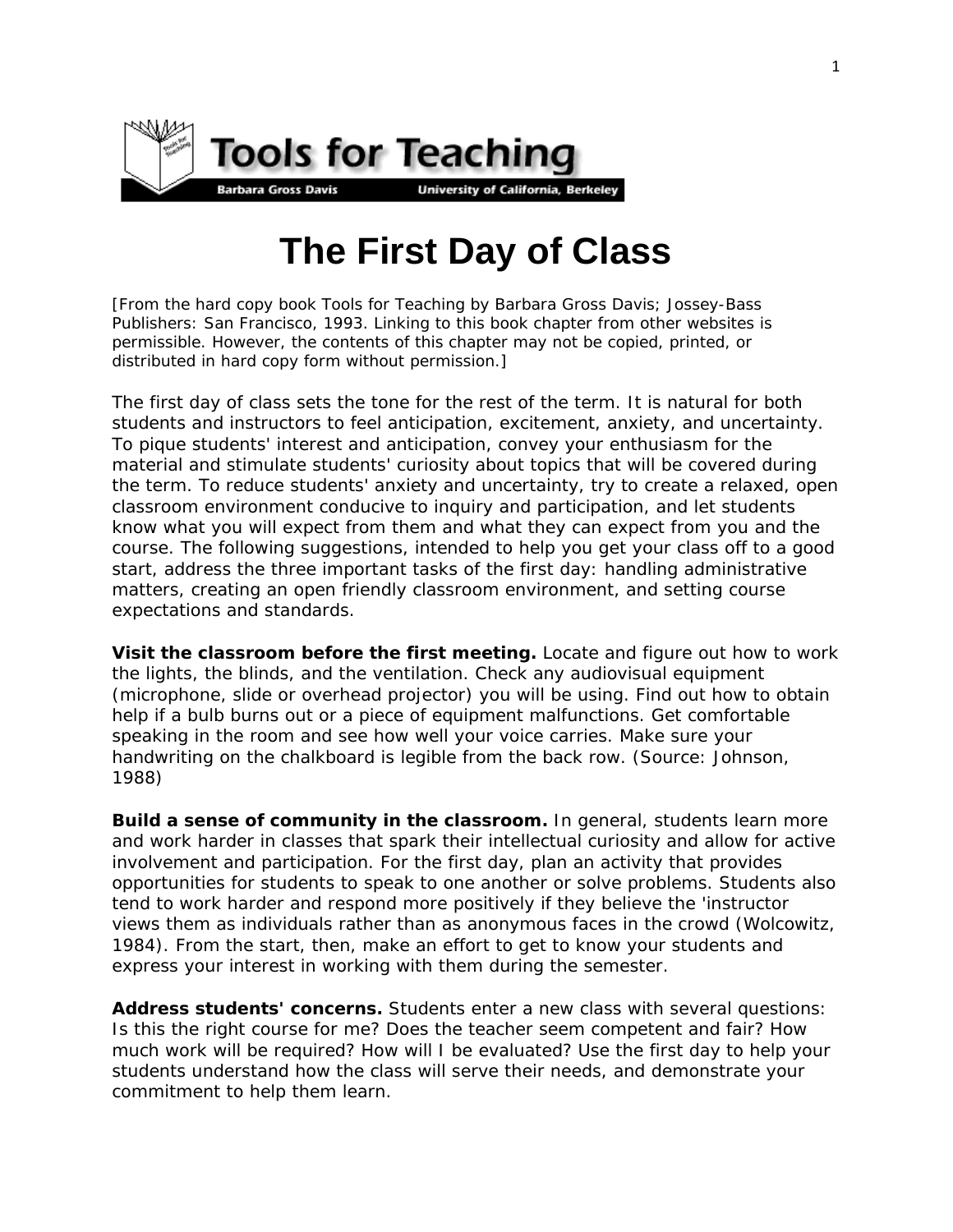**Set the tone for the rest of the semester.** Greet students when they enter the classroom. Start and finish class on time. Encourage questions, and give students the opportunity to talk. Stay after class to answer questions, or invite students to walk with you back to your office.

**Make the time worthwhile.** Once administrative tasks are completed, plunge into substantive material. This signals to students that you are serious about making their time worthwhile and that you expect progress to be made at each session.

**Expect some awkwardness.** All teachers, especially beginning instructors, feel a twinge of apprehension before the first class. Do your best to assume a confident attitude. Keep in mind that to your students your nervousness is likely to be perceived as energy and enthusiasm. Arriving early on the first day of class and talking informally to students may help you relax. (Source: Marincovich and Rusk, 1987)



## **Taking Care of Administrative Tasks**

Write the course name and number on the board. This message will alert any students who are in the wrong classroom to leave before you begin. (Source: Hilsen, 1988)

Take attendance. Call the roll or ask students to sign in. Have a contingency plan if more students than you can accommodate want to enroll. Check with your department to see whether policies exist for preferential enrollment. Some faculty give preference to graduating seniors. Others make certain that students have the prerequisites and then select enrollment by lottery. If your course is an elective, plan on admitting a few more students than you can comfortably accommodate; a small number will end up dropping your course.

**Mention department course policies.** Explain procedures for wait lists, adding and dropping courses, and so on. Know where to refer students who have problems in these areas.

**Explain the procedures for the course's sections.** If your course has sections, make sure that all students know which section they are enrolled in, who their graduate student instructor is, and when and where the section meets. Describe the relationship between the course and its sections and how sections will be run. Have the graduate student instructors introduce themselves.

**Review any prerequisites for the course.** Let students know what skills or knowledge they are expected to have and whether alternate experience or course work will be accepted. Is help available for those who do not have all the prerequisite skills? If computer work is part of the course, will training be provided?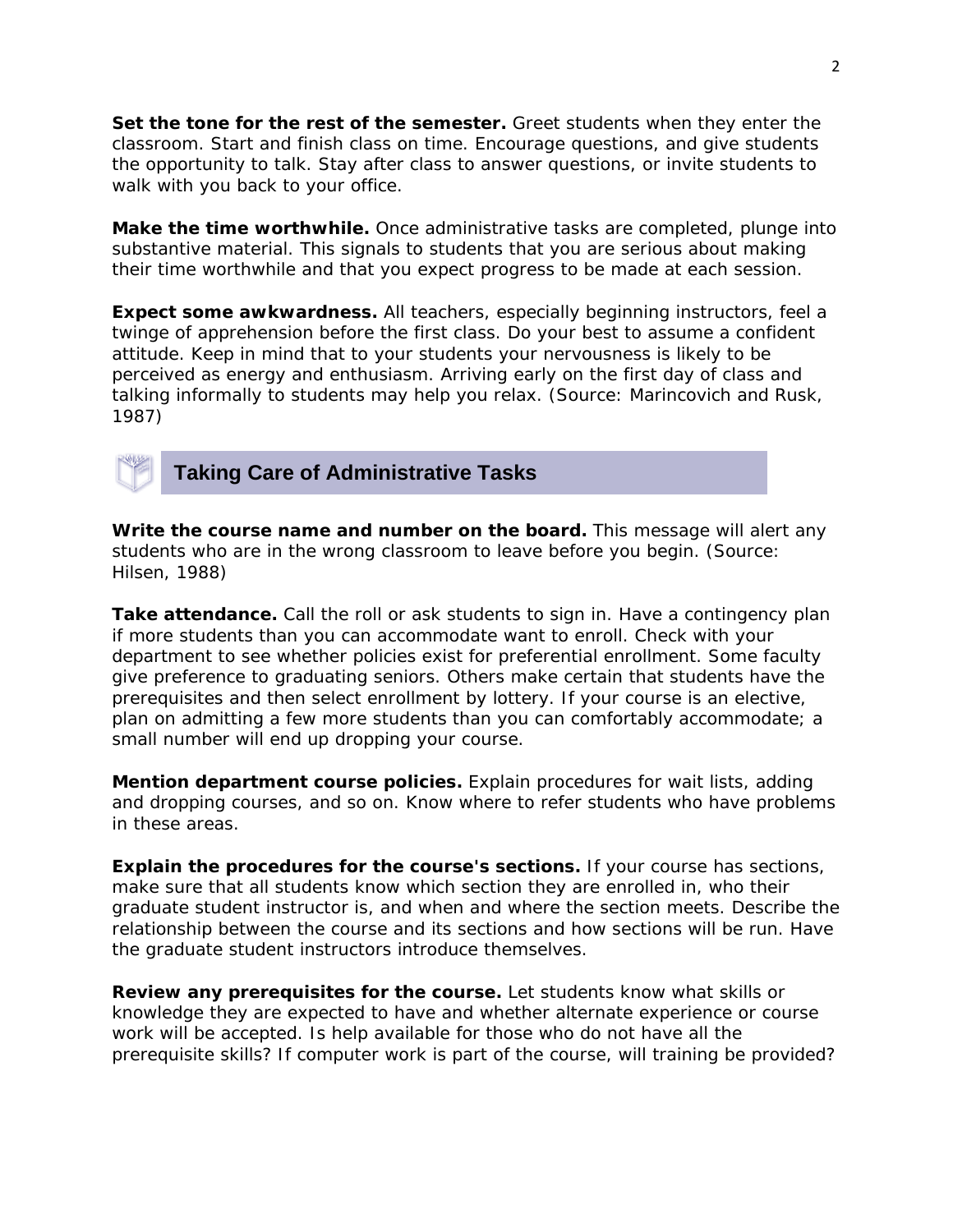**Define your expectations for student participation.** Besides turning in all written assignments and taking exams, what do you expect of students during class? See "Leading a Discussion."

**Tell students about campus policies on academic honesty.** State your expectations, and let students know what you regard as cheating and impermissible collaboration. See "Preventing Academic Dishonesty"

**Hand out and discuss the course syllabus.** One faculty member has students read the syllabus and then form groups to identify questions about the course or the instructor (Serey, 1989). Hearing these questions on the first day lets a professor know immediately what concerns are uppermost in students' minds.

**Invite students to attend your office hours.** Be sure students know where your office is and encourage them to stop by with questions and course-related problems. Make a special point of asking students who feel they may need academic accommodations for a physical or learning disability to see you so that appropriate arrangements can be made.

**Review safety precautions.** If your course requires lab work or fieldwork, review safe practices for using equipment and supplies and discuss emergency procedures. Show students how to use equipment safely and appropriately. (Source: Johnson, 1988)

**Review emergency procedures.** Let students know what to do in case of fire, tornado, earthquake, evacuation, or other emergency.

**Bring copies of the required texts to the first class meeting.** Know which stores besides the campus bookstore stock the texts. Are used copies available? Is the textbook on reserve in the library?

**Tape the session, if appropriate.** For students who miss the first day of class, make available a videotape or audiotape that they can review on their own. This way you do not have to keep repeating the material as new students join your class. If taping is impractical, ask students who enroll after the first day to obtain notes from someone who attended that session.



#### **Creating a Positive Classroom Environment**

**Introduce yourself to your class.** In addition to telling students how you wish to be addressed, say something about your background: how you first became iterested in the subject, how it has been important to you, and why you are teaching this course. Convey your enthusiasm for the field and the subject. For many students, the instructor's enthusiasm about the course material is a key motivator for learning. (Sources: "The First Day of Class," 1989; Wolcowitz, 1984)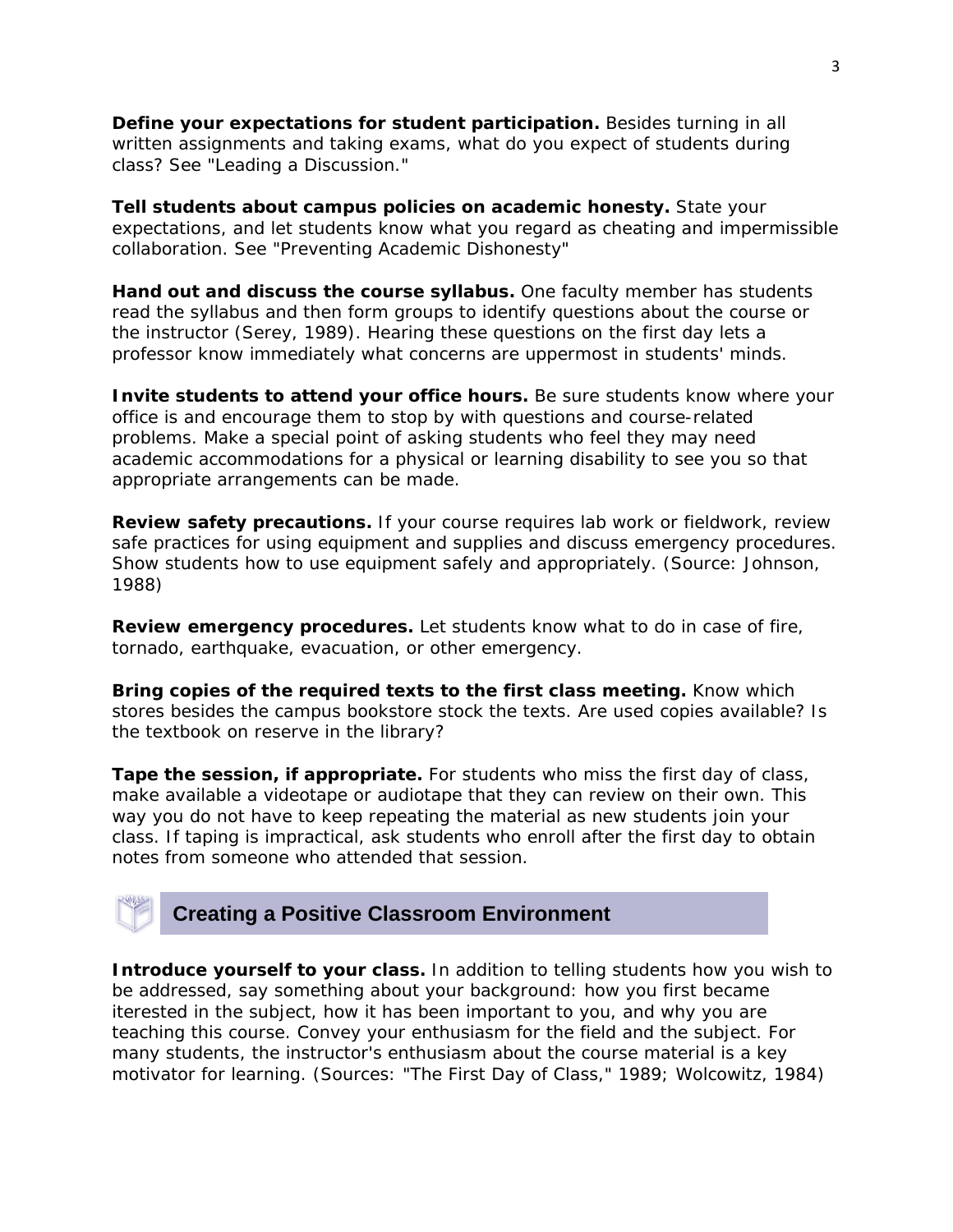**Ask students to fill out an introduction card.** Have students indicate their name, campus address, telephone number, electronic mail address, year in school, and major field. You might also ask them to list related courses they have taken, prerequisites they have completed, other courses they are taking this semester, their reasons for enrolling in your course, what they hope to learn in the course, tentative career plans, and something about their outside interests, hobbies, or current employment. Make sure that students who later enroll in the course complete an introduction card.

**Begin to learn student's names.** By learning your student's names, you can create a comfortable classroom environment that will encourage student interaction. Knowing your students' names also tells them that you are I interested in them as individuals. As you call roll, ask for the correct pronunciation and how the student prefers to be addressed. If your course enrolls fewer than forty students, call the roll for several class meetings to help you learn names. During the term, call students by name when you return homework or quizzes, and use names frequently in class. Ask students who are not called upon by name to identify themselves. Here are a variety of other strategies for learning students' names:

> *Photographs:* Consider grouping students for Polaroid pictures during the second week of class. In a single shot you may be able to photograph four or five people. The act of posing for a picture breaks the ice and creates an informal, relaxed environment. Circulate the photographs and have students write their name underneath their picture. If you do not have access to a camera, ask students to submit a small photograph of themselves (such as those taken in penny arcade photo booths or from their driver's license or student photo ID). Photocopies of photographs are fine. Place these photos on students' information sheets or introduction cards. Photographs are helpful in recalling a student before an appointment, or later on, when you are asked to write a recommendation for a student, you can refer back to the picture to jog your memory.

*Name cards:* For a seminar class, use the United Nations model of place cards in front of each student. In a studio or lab course, post students' names above their workstations.

*Seating chart:* Ask students to sit in the same seats for the first few weeks, and prepare a seating chart. Or block out on a piece of paper general locations within the room and write the names of students inside the appropriate blocks, instead of labeling exact seats. Try to memorize four or five names at each class session.

*Name game:* In small classes, ask the first person to give her name. The second person gives the name of the first person and his own name, and the third person gives the names of the first two people followed by her own name. The chain continues until it returns to the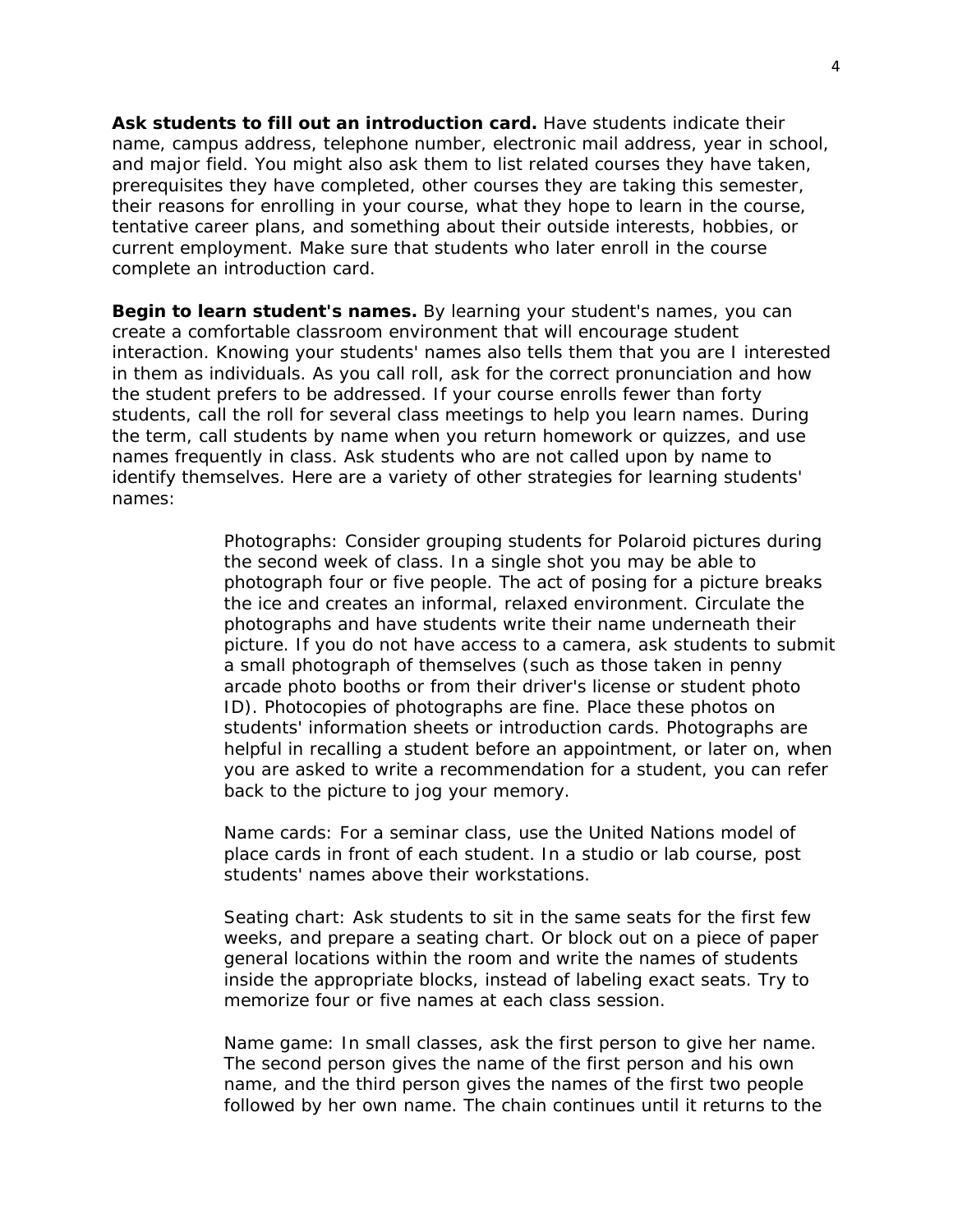first person, with the instructor preferably near the end. (Source: Scholl-Buckwald, 1985)

*Introductions:* For large lecture classes, at the beginning of each class period, ask six or eight students to introduce themselves.

**Give students an opportunity to meet each other.** Ask students to divide themselves into groups of three to five and introduce themselves. Or have students group themselves by residence halls or living groups so that they can identify nearby classmates to study with (Heine and others, 1981). Or go around the room and ask all students to respond to one question, such as "What's the one thing you really want to learn from this course?" or "What aspect of the course seems most appealing to you?" Such questions are more interesting than those about students' majors or year in college.

**Ask students to interview each other outside of class.** If your course has a writing component, you might ask students to write a brief description of their partner. The class could agree on the interview questions beforehand, or each student could devise his or her own items. (Source: Scholl-Buckwald, 1985)

**If your class is small, conduct a "people search."** Students receive a sheet of paper with five to ten statements and a space for a signature near each statement. The statements should be relevant to students in your class and can be a mix of personal and academic attributes: "Someone who works and goes to school," "Someone who has taken (a related course)," "Someone who has already purchased the textbooks," "Someone who is left-handed," "Someone who knows the order of the planets" (or other content-related question). Students are given ten minutes to obtain as many signatures as possible. You can spend a few minutes debriefing to generate a class profile. Or you can compile the information for distribution at the next class meeting so students have a written record about their classmates. (Sources: Erickson and Strommer, 1991; Weisz, 1990)

**Break students into small groups.** An English professor divides the class into groups of six and gives each member of the group one line of a six-line poem. Students are asked to reassemble the poem and discuss what the poem means. A sociology professor asks groups of students to come up with a list of the ten most important events (or people) in history. After ten or fifteen minutes, the groups' responses are placed on the board for discussion and interpretation. (Source: Erickson and Strommer, 1991)

**Encourage students to exchange phone numbers.** If all students agree, ask them to write their name, telephone number, and electronic mail address on a plain sheet of paper and make copies of this roster for them. Encourage students to call their classmates about missed classes, homework assignments, and study groups. Or have students complete 3" x 5" cards and exchange cards with two or three classmates. (Source: "The First Day of Class," 1989)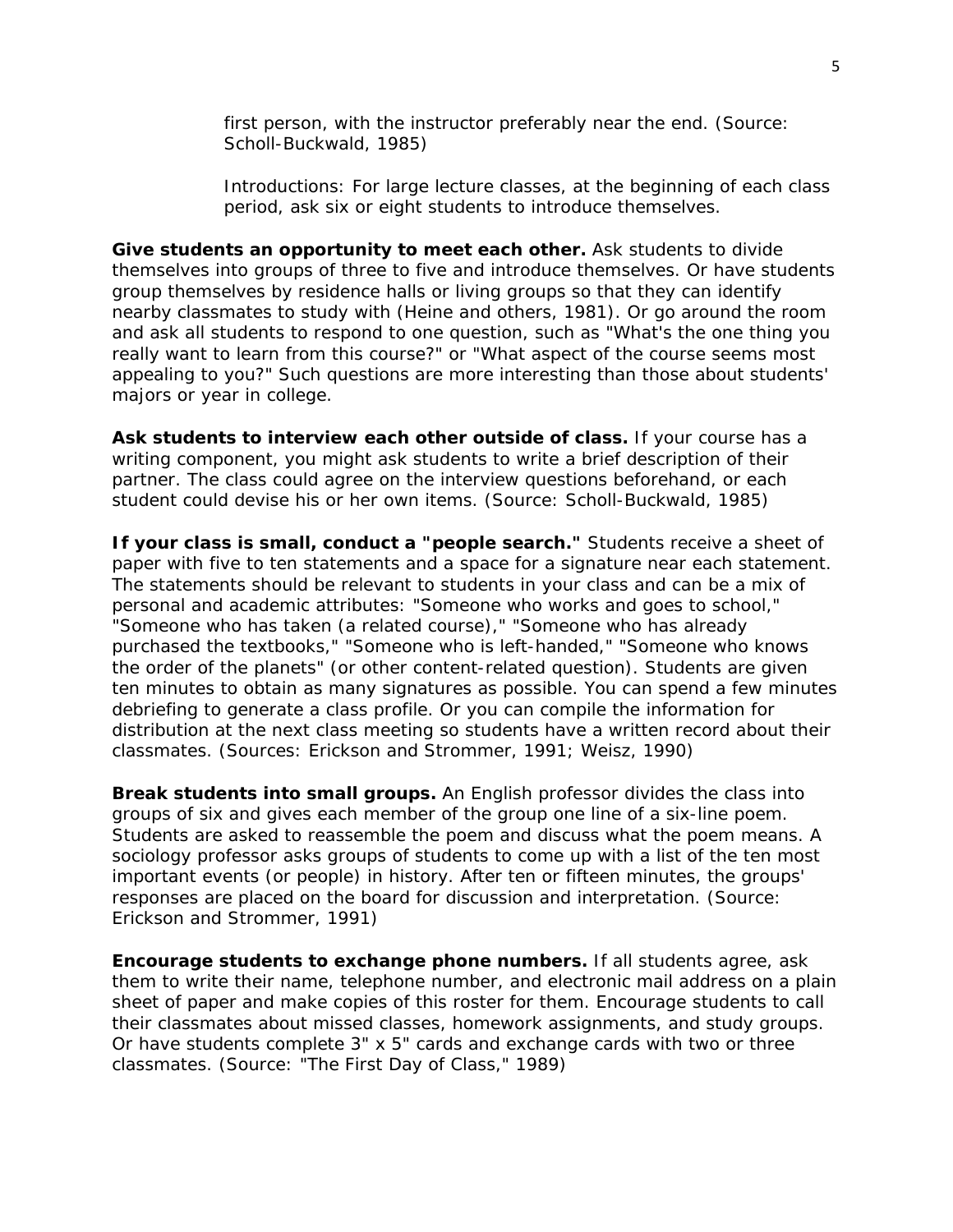# **Setting Course Expectations and Standards**

**Discuss the objectives of the course.** As specifically as possible, tell your students what you wish to accomplish and why, but also ask for what they want to learn from you and what sorts of problems they would like to tackle. Be sure to acknowledge all contributions–your attentiveness to students' ideas will encourage student participation throughout the semester. (Source: McKeachie, 1986)

**Ask students to list the goals they hope to achieve by taking the course.**  Have students, in small groups or individually, list three to five goals in the form of statements about knowledge, skills, appreciations, interests, or attitudes. Students can also rank their goals in terms of how difficult they may be to achieve. Use these lists to identify your class's interests and anticipated problem areas. (Source: Angelo and Cross, 1993)

**Describe how you propose to spend class time.** How will sessions be structured? How will discussions be organized? Will a specific time be set aside for questions, or may students ask questions as they arise? Should questions requiring a lengthy response be saved for office hours?

**Give your students ideas about how to study and prepare for class.** Study strategies are especially important in an introductory class. Give examples of questions students might wish to think about or strategies for approaching the material. Tell students how much time they will need to study for the course, and let them know about campus academic support services.

**If appropriate, give a brief diagnostic pretest.** Explain that this "test" will not be graded but is designed to give you information on topics students have mastered and areas in which they need additional review. You could present a list of key concepts, facts and figures, or major ideas and ask students to indicate their familiarity with each. In a writing course you might assign a short essay that will allow you to identify students' strengths and weaknesses.

**Ask students to do a group exercise.** Select a key word from the course title and have students generate word associations or related ideas. Put their responses on the board and use the list to give a thematic overview of the course. (Source: Wright, 1989)

**Work through a problem or piece of material that illustrates the course content.** Begin to teach students how to participate in your class. Engaging students in actual work during the first class session gives them an idea of what your class will be like. You might make a brief presentation of a core idea, pose a typical problem, or ask students to form working subgroups. (Source: Scholl-Buckwald, 1985)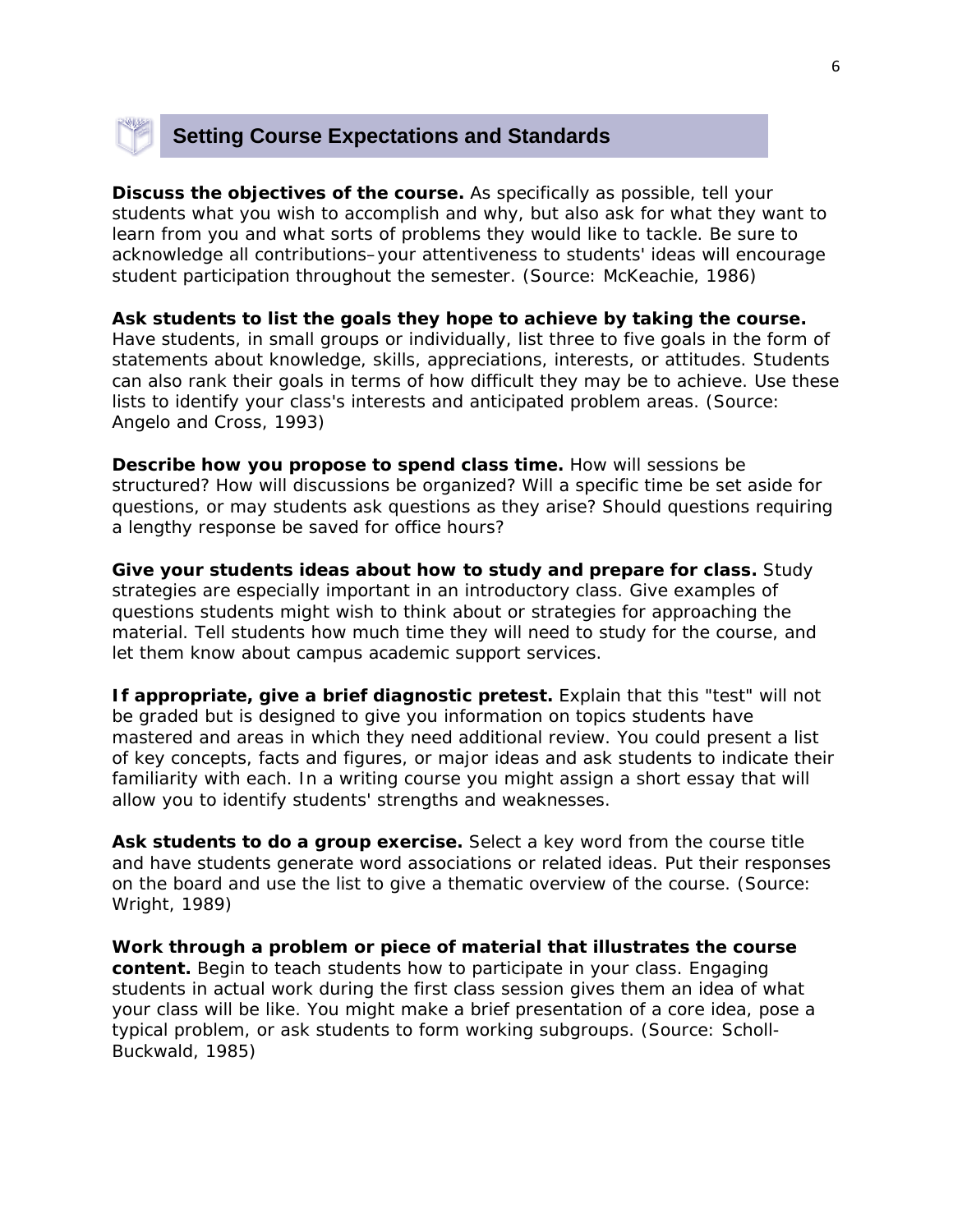**Give an assignment for the next class session.** By moving immediately into the first topic, you are indicating to students that the course is worthwhile, well organized, and well paced. Make sure that the assignment is ungraded, however, because students may be adding or dropping your course during the first week or so. (Sources: Johnson, 1988; Povlacs, 1986)

**Ask students to write their reactions to the first day.** Take two minutes at the end of class to have students jot down unsigned comments about what went well and what questions they have about the course. (Source: McKeachie, 1986)



### **References**

Angelo, T. A., and Cross, K. P. *Classroom Assessment Techniques: A Handbook for College Teachers.* (2nd ed.) San Francisco: Jossey-Bass, 1993.

Erickson, B. L., and Strommer, D. W. *Teaching College Freshmen.* San Francisco: Jossey-Bass, 1991.

"The First Day of Class: Advice and Ideas." *Teaching Professor,* 1989, 3(7),  $1 - 2$ .

Heine, H., and others. *The Torch or the Firehose? A Guide to Section Teaching.* Cambridge: Undergraduate Academic Support Office of the Dean for Student Affairs, Massachusetts Institute of Technology, 1981.

Hilsen, L. "A Helpful Handout: Establishing and Maintaining a Positive Classroom Climate." In E. C. Wadsworth, L. Hilsen, and M. A. Shea (eds.), *A Handbook for New Practitioners from the Professional and Organizational Development Network in Higher Education.* Stillwater, Okla.: New Forums Press, 1988.

Johnson, G. R. *Taking Teaching Seriously.* College Station: Center for Teaching Excellence, Texas A & M University, 1988.

McKeachie, W. J. *Teaching Tips.* (8th ed.) Lexington, Mass.: Heath, 1986.

Marincovich, M., and Rusk, L. *Excellence in Teaching Electrical Engineering.*  Stanford, Calif.: Center for Teaching and Learning, Stanford University, 1987.

Povlacs, J. T. "101 Things You Can Do the First Three Weeks of Class." *Teaching at the University of Nebraska, Lincoln,* 1986, 8(l), 1-4. (Newsletter available from the Teaching and Learning Center, University of Nebraska, Lincoln)